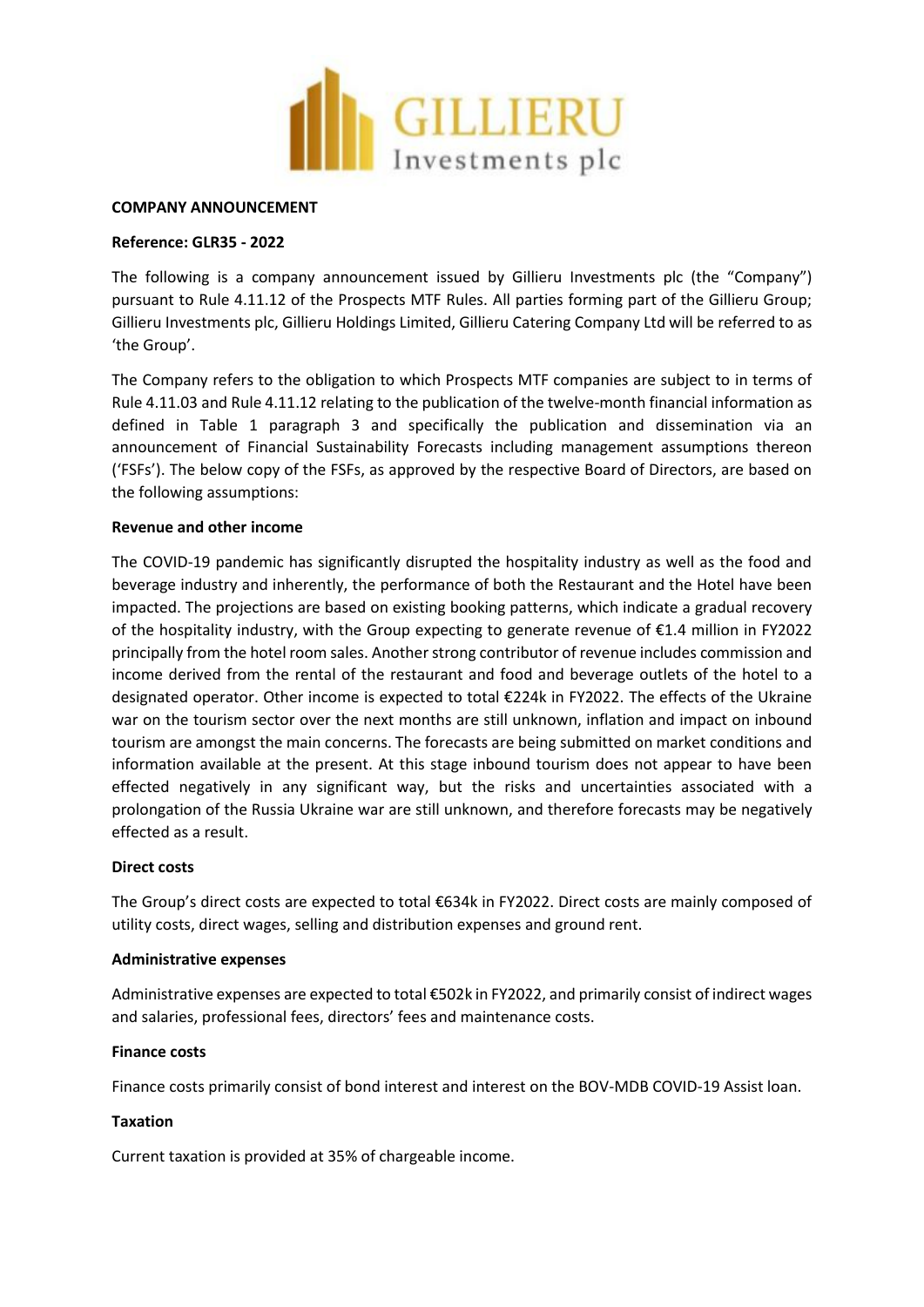

# **Working capital**

The Group's working capital mainly comprises of the net impact of trade receivables and trade payables.

# **Projected consolidated income statement for the year ending**

| €000                            | FY2022 |
|---------------------------------|--------|
| Revenue                         | 1,427  |
| Cost of sales                   | (634)  |
| Gross profit/(loss)             | 793    |
| Other income                    | 224    |
| Administrative expenses         | (502)  |
| <b>EBITDA</b>                   | 515    |
| Depreceiation and amortisation  | (195)  |
| <b>EBIT</b>                     | 320    |
| Finance costs                   | (283)  |
| Profit/(Loss) before income tax | 37     |
| Taxation                        | (13)   |
| Profit/(Loss) for the year      | 24     |

#### **Projected consolidated statement of financial position as at**

| €000                                | 31-Dec-22 |
|-------------------------------------|-----------|
| <b>ASSETS</b>                       |           |
| <b>Non-current assets</b>           |           |
| Property, plant and equipment       | 9,527     |
| Deferred taxation                   | 472       |
| Total non-current assets            | 9,999     |
| <b>Current assets</b>               |           |
| Trade and other receivables         | 823       |
| Cash and cash equivalents           | 164       |
| Total current assets                | 988       |
| <b>Total assets</b>                 | 10,987    |
| <b>EQUITY AND LIABILITIES</b>       |           |
| <b>Equity</b>                       |           |
| Share capital                       | 200       |
| Other equity                        | 3,347     |
| Retained earnings/(losses)          | (582)     |
| Non-controlling interests           | 1,310     |
| Total equity                        | 4,275     |
| <b>Non-current liabilities</b>      |           |
| <b>Borrowings</b>                   | 5,641     |
| <b>Current liabilities</b>          |           |
| <b>Borrowings</b>                   | 377       |
| Trade and other payables            | 694       |
| <b>Total current liabilities</b>    | 1,071     |
| <b>Total liabilities</b>            | 6,712     |
| <b>Total equity and liabilities</b> | 10,987    |